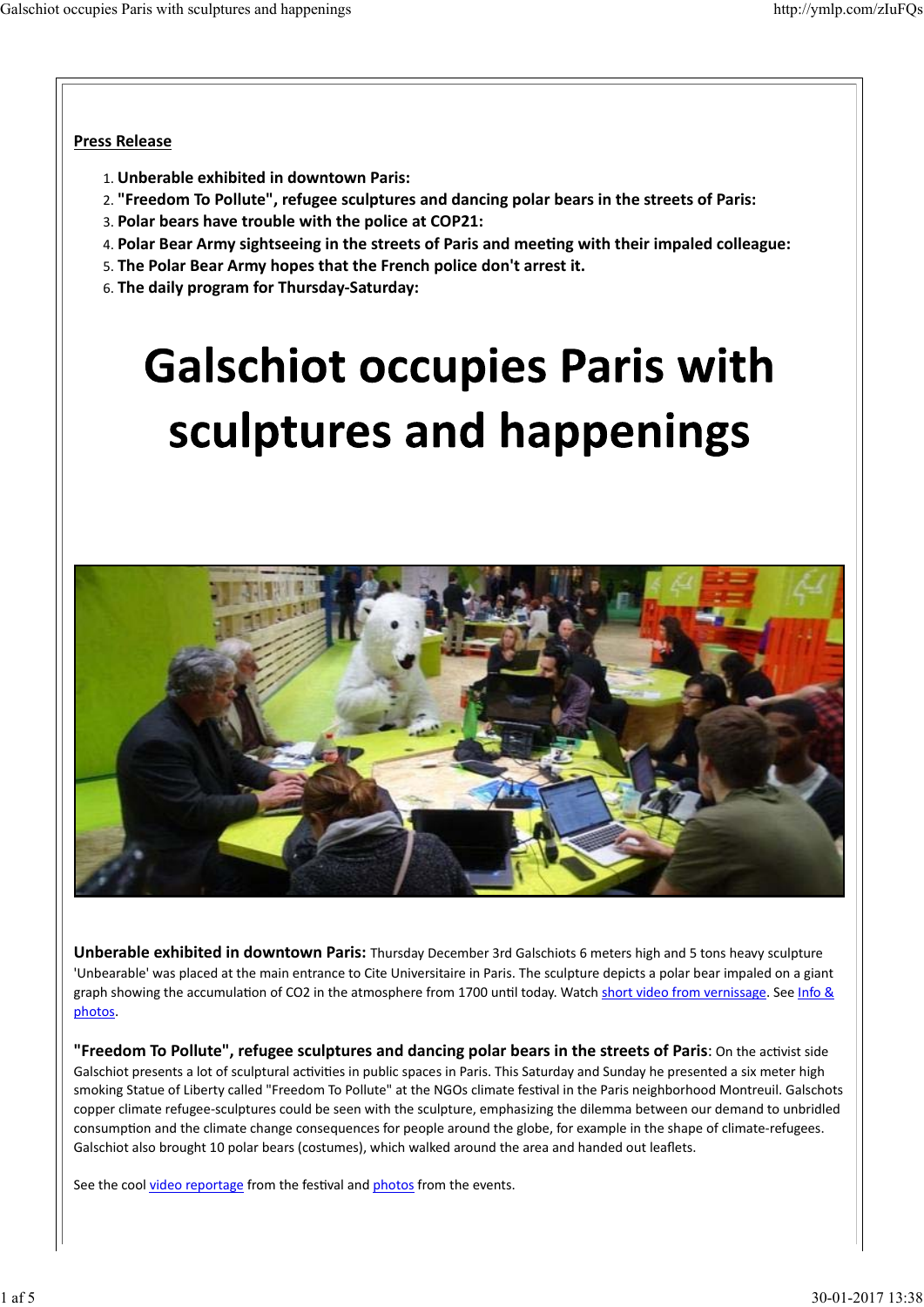**Polar bears have trouble with the police at COP21:** Galschiot had trouble getting into the publicly accessible COP21, when he and his assistant arrived in polar bear costume to meet climate‐NGOs. The two polar bears had to go through four police interrogations in pouring rain before the wet and tousled polar bear could go into the center (and even here they were stopped by civilian‐clothed security officers). But it didn't ruin the good mood.

Watch this the 1:18min video about the polar bears' fight against French Bureaucracy.

**Polar Bear Army sightseeing in the streets of Paris and meeting with their impaled colleague:** Galschiot has had to change his sculptural outcries due to state of emergency restrictions on top of the terrorist attacks in Paris. Originally he and his 20 activists were to be a part of the great climate demonstrations, but they have been banned by the authorities. Furthermore no more than three people can gather and make for political manifestations (how this stops terrorism, nobody really knows!).

Instead Galschiot and his activists take on 10 polar bear costumes and go sightseeing in Paris as a kind of polar bear army. They will particularly concentrate on the major tourist attractions like the Eiffel Tower, Notre Dame and the great COP21 climate sculptures around Paris.

**The polar bear Army hopes that the French police** looks through the assembly ban, as it is made for humans – not polar bears. And it would be a little grotesque if they arrested 10 sightseeing polar bears!

### **The daily program for Thursday-Saturday is as follows (it may change, so double-check at ph. +45 61703083 or +45 40447058**

## **Thursday, December 10**.

**10:00am to 12:00, polar bear army and a pair of pandas**, and quite a few Danish environmental activists meet in front of Galschiot's Polar Bear sculpture at Cité Universities.

**1:00 p.m. to 3:00 p.m. Polar Bear Army transform into ordinary people and take go visit COP21** Le Bourget. Taught by experience only Galschiot and his

administrator bring their polar bear costumes as they are already registered as peaceful polar bears in 4 of COP21s police teams.

**3:00 p.m. ?? Relaxation and accommodation** at the hotel for the Galschiot crew in the Paris neighborhood Port D'Italy.

## **Friday. December 11**

.

**10.00a.m. to about 6.00p.m. polar bear army go sightseeing in Paris**. They plan to visit the Eiffel Tower, Notre Dame, the great blue whale-climate sculpture at Port du Gros Caillou and Olafur Eliasson's climate sculpture Ice Watch at Place du Panthéon. Contact for whereabouts ph +456170 3083 or +45 4044 7058

**6.30 p.m. polar bear army go back for an ice cold bear**, an ice cream and maybe a lump of Seal.

### **Saturday. December 12.**

**10:00 a.m. to 2:00p.m. Polar bears leave the hotel and we try to visit the Place de Republique.** It's all a little uncertain as we risk the police blocking the whole area due to NGO activists.

**2:00 p.m. We may be in the area if it is cozy**, but if there are too many disturbances we will go back to Paris' tourist neighborhoods and continue our sightseeing. If you want to meet us call +456170 3083 or +45 4044 7058

Around 6:00 p.m. We end the Polar Bear performance. Galschiots crew takes the bus back to Denmark at midnight. Galschiot drives back to Denmark on Sunday afternoon. Sunday 10:00 to 17:00 we pack the car with the large sculpture Freedom To Pollute on a trailer behind Galshiøts car.



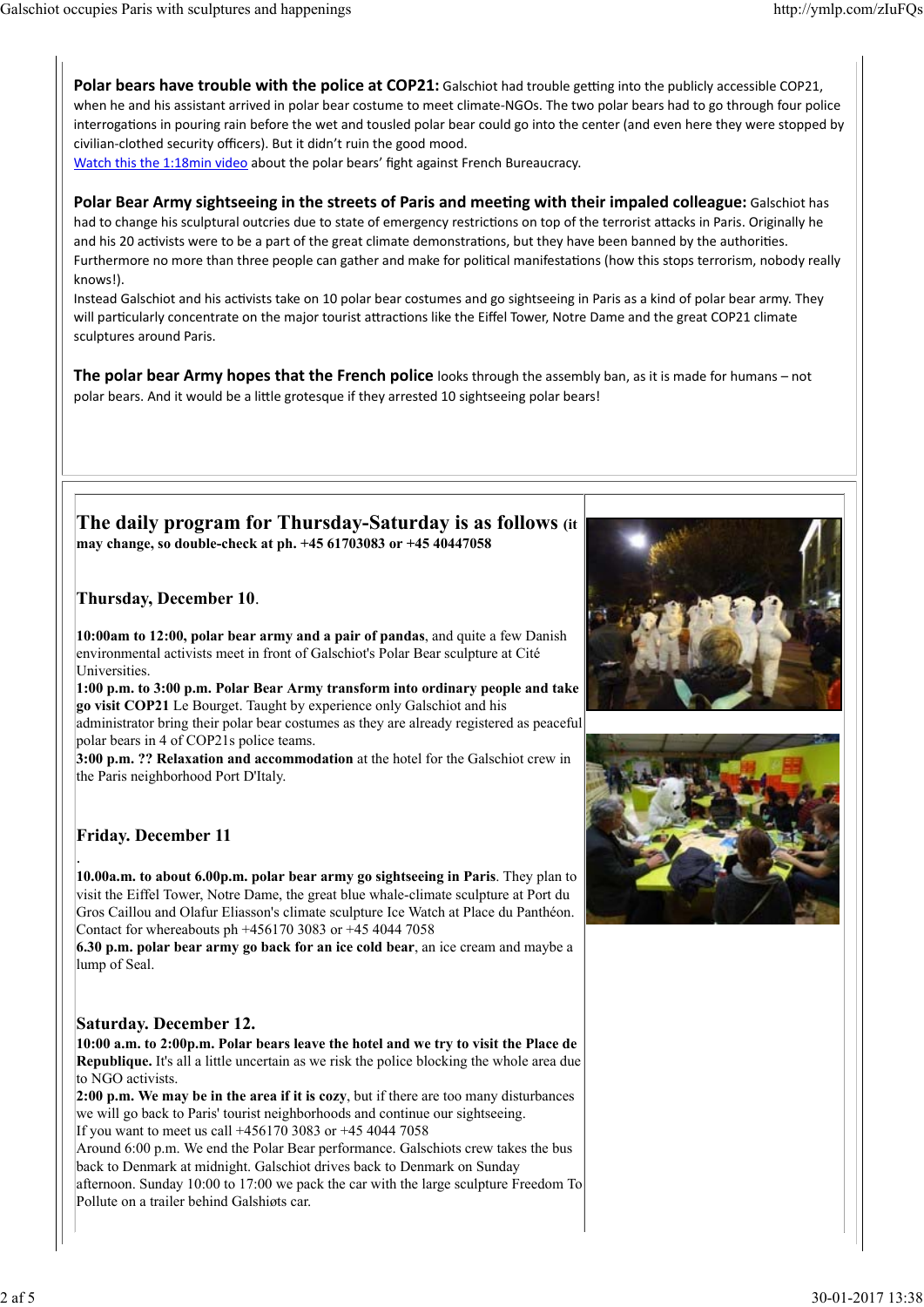#### **From December to January 6**

The sculpture exhibition Unbearable will remain in Paris until January 6, 2016, after which Galschiot and his assistants will come back and take it down and send it on a truck to Denmark. It is still uncertain where the sculpture to be placed afterwards. Perhaps in front of the parliament at the Palace Square or the Arctic conference in Tromsø in northern Norway. If you have a good public space, for example in front of a museum, please contact us at aidoh@aidoh.dk. 1 os på aidoh@aidoh.dk.

# **Contact og info cop21:**

#### **Unbearable og Jens Galschiøt**

Jens Galschiøt og Lasse Markus, cop 21 og event ansvarlig. E-mail: , Tlf (Paris) +45 6170 3083 / +45 4044 7058, aidoh@aidoh.dkTlf (Danmark) +45 6618 4058

**WWF Danmark –** wwf.dk | Presseansvarlig: Rune Langhoff | Tlf +45 3147 1134 | | twitter.com/runelanghoff

**Cité Internationale Universitaire –** Pressekontakt: Ozlem Yildirim | tlf. +33 01 4416 6554 / +33 06 1958 6049 | presse@ciup.fr / ozlem.yildirim@ciup.fr









#### \*\*\*\*\*\*\*\*\*\*\*\*\*\*\*\*\*

# **About Jens Galschigt:**

#### **General information about Galschiøt can be found at:**

See Wikipedia:

Portrait of the sculptors CV (PDF)

To Gallery Galschiot

#### To Galschot webside

**Galschiøt is a sculptor who works with international art installations**. Amongst other things he is working on a gigantic project about the religious tensions in the world.

**He has named this art and dialogue project 'The Children of Abraham'**. The focal point of the project is the 3.5 meter tall and 70 square meter sculpture called F.U.N.D.A.M.E.N.T.A.L.I.S.M. It is made of these letters made in 8,000 copper books symbolizing the Torah, the Bible and the Quran. 24 big monitors constantly display the 'brightest' and the 'darkest' quotations form Judaism, Christianity and Islam. **See concept click for the art project English - German - Danish**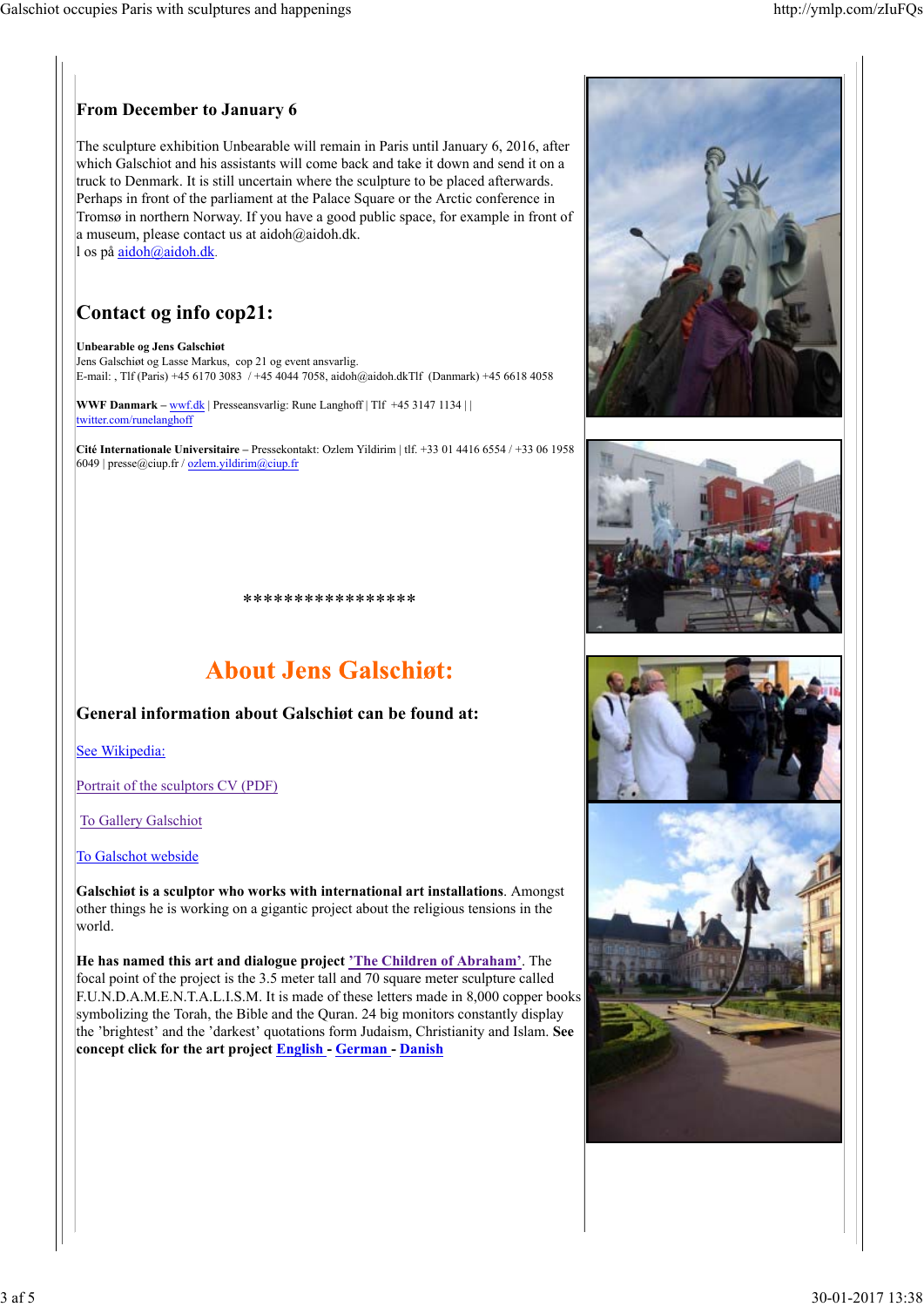